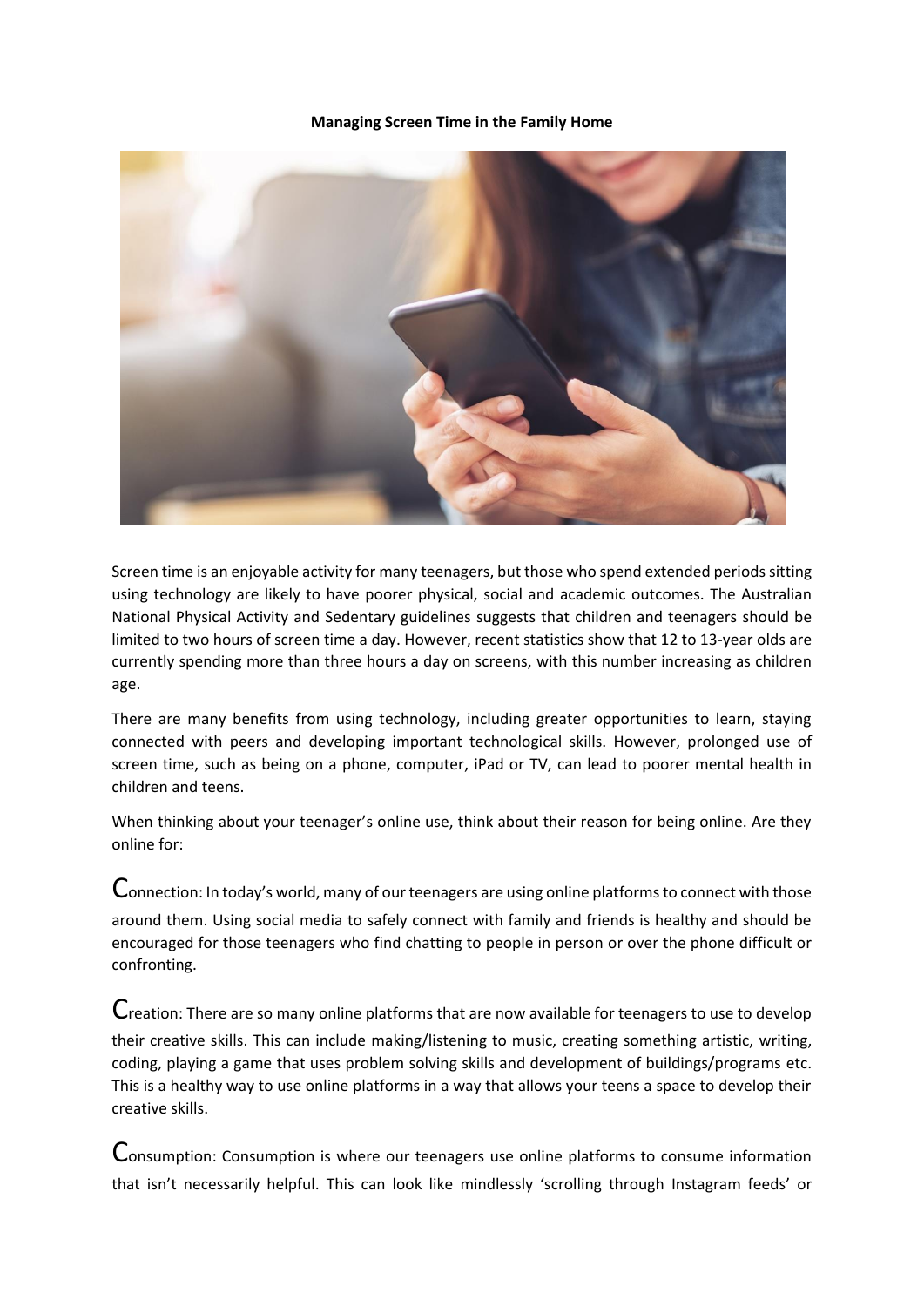watching multiple Youtube videos. Consuming information online is the part of online use that needs to be monitored and controlled, as too much technology time this way can encourage teenagers to become addicted to their screens without a worthwhile purpose.

If you're worried that your teenager may be online consuming information too often, signs to look out for include:

- General health and wellbeing neglect, such as a lack of hygiene.
- Sleep and appetite may be compromised or skipped.
- Becoming isolated or withdrawn for long periods of time.
- Appearing irritable when away from technology.
- Physical symptoms such as headaches, eye strain or excessive tiredness.
- A decline in academic performance or failing to complete homework.

If you think your teen is spending too much time consuming information online, there are a few strategies that can be implemented within the family home.

**Explore FAMILY ZONE.** Family Zone lets kids be kids – and empowers parents to be parents. Family Zones works by allowing parents to control any device that is connected to the home WiFi. You can create settings that work for your family such as limiting social media or blocking websites, while still allowing for unfiltered WiFi access for adults. For more information about keeping your children safe and responsible online, visit<https://www.familyzone.com/anz/families>

**Set Technology Free Times.** Choose a time for the whole family to put down their phone, TV and computer. This could be at the dinner table or an hour before bedtime. Together as a family come up with an alternate activity to replace tech time. This could be going for a walk together or playing a board game together. This tech free time gives a chance for your family to spend quality time together.

**Technology Free Bedroom.** Consider having a technology free bedroom, or having a technology curfew, so that all electronic devices are removed from rooms. This provides teenagers with an opportunity to wind down from the day, allowing for a better night's rest. Set up all the chargers in a communal space in the house such as the kitchen and work towards having the whole family put their phones away for the night at the same time.

**Encourage other Activities.** Encourage teenagers to become involved in activities that don't require a screen, such as going for a walk, taking the dog for a walk, playing a board game or finding a new hobby such as basketball, footy or rugby.

**Model Healthy Technology Use.** Teenagers often model the behaviour of technology use they see in the family home. Setting up rules and expectations, as well as modelling healthy technology use, will help to develop good practices in teenagers. This strategy is especially important as it applies to all strategies listed above. As parents and carers, partaking in the above strategies will show your teenagers that tech-free time can be done and that you are also invested in managing your own screen time.

*Samantha Povey is a Mental Health Practitioner at Lyndhurst Secondary College. She is a registered psychologist who has an interest in child and adolescent psychology. Her professional background includes providing guidance, advice and consultation to school communities to improve student learning outcomes.*